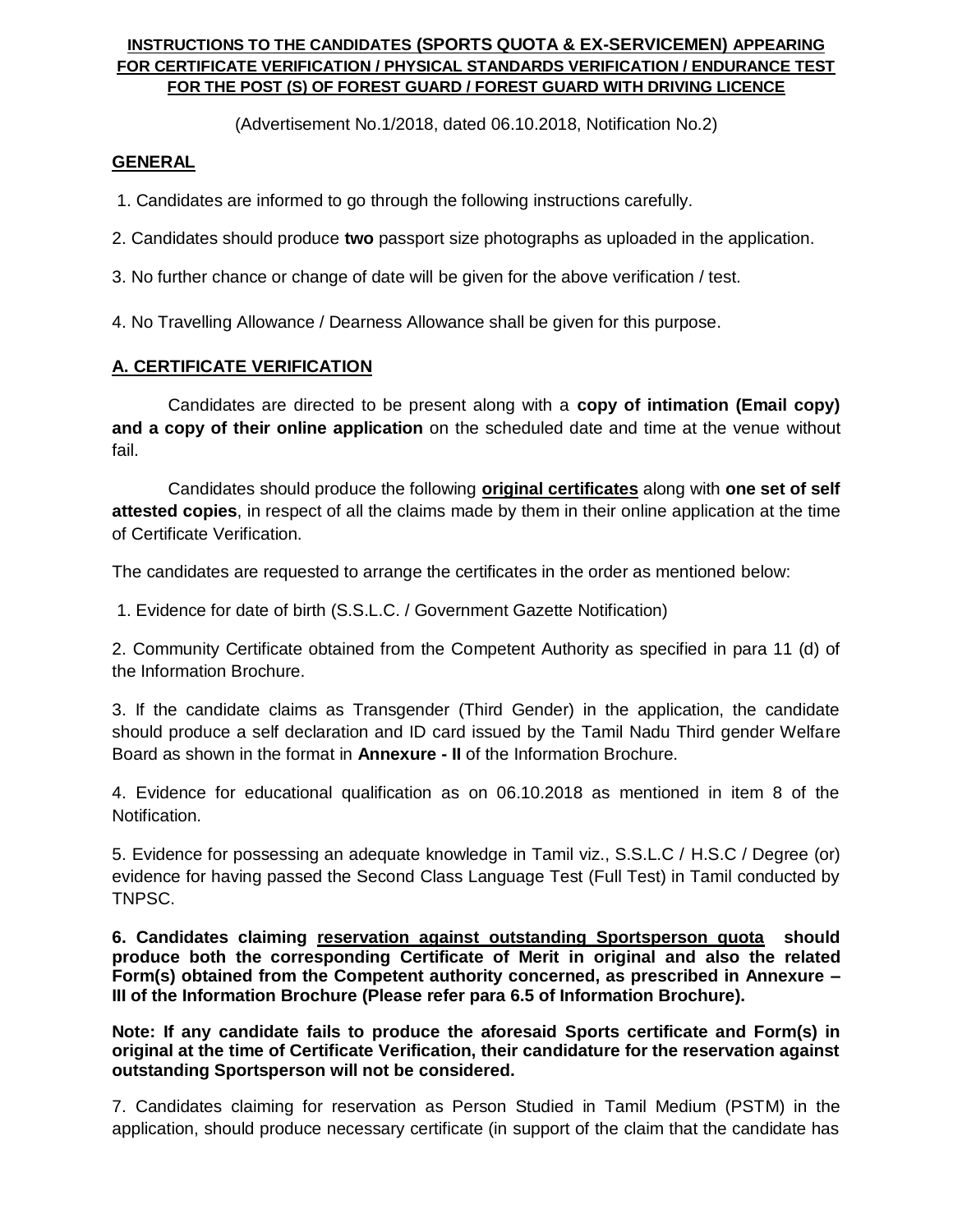studied the prescribed qualification in Tamil Medium) obtained from the competent authority concerned, as prescribed in **Annexure-IV** of the Information Brochure.

8. Candidates claiming for reservation as Destitute Widow in the application should produce a Certificate obtained from RDO / Sub-Collector / Assistant Collector.

# 9. **Candidates claiming for reservation as Ex-Serviceman in the application should produce necessary certificate as prescribed in** *Annexure – V* **of the Information Brochure**.

10. Character and conduct Certificate obtained from the Head of the Institution in which the candidate has last studied / is studying, as the case may be. In the case of the candidate who has studied a course through correspondence, this fact should be stated along with necessary evidence. Such candidates should however produce a Character and Conduct Certificate from the institution where the candidate had undergone the regular course of study prior to the correspondence studies.

11. If the candidate is employed in Government service, a "No Objection Certificate" obtained from the appointing authority in the format as prescribed in **Annexure-VI** of the Information Brochure.

12. In addition to the above, the following certificates have to be produced at the time of certificate verification for the post of **Forest Guard with Driving Licence**.

a) A valid Driving Licence issued by the Competent Transport Authority.

b) A certificate from a reputed Firm or Company to the effect that the candidate possesses experience in driving of Light motor vehicles/Heavy Motor Vehicles for a period of not less than three years after getting the driving Licence.

c) A self declaration of the candidate stating that he possesses a basic knowledge about the general mechanism of automobiles.

d) A First-Aid certificate issued by the recognized organization in Tamil Nadu

e) A certificate from the District Government Headquarter Hospital about the following.

i.To possess the visual standard specified below without glasses.

|                    | <b>Right Eye</b> | Left Eye      |
|--------------------|------------------|---------------|
| Distant Vision     | 6/6              | 6/6           |
| <b>Near Vision</b> | 0.5              | 0.5 (Snellen) |

ii. Each eye must have full field of vision.

 iii. Absence of Colour blindness, squint or any morbid condition of the eyes or lies of either eye

 iv. Lasik / Laser Surgery/ Excimer Laser Surgery have not underwent by the candidate in either of the eye

12. The provisional admission of the candidate for Certificate Verification **does not confer any rights for admission to Physical standards verification and Endurance test / selection to the post**.

13. **The Candidates are informed that the claims made in their online application are final at all stages. If their claims are found to be false or incorrect, their candidature will be liable for rejection. Subsequent claims regarding educational qualification / age / community / Other reservations etc. will not be entertained.**